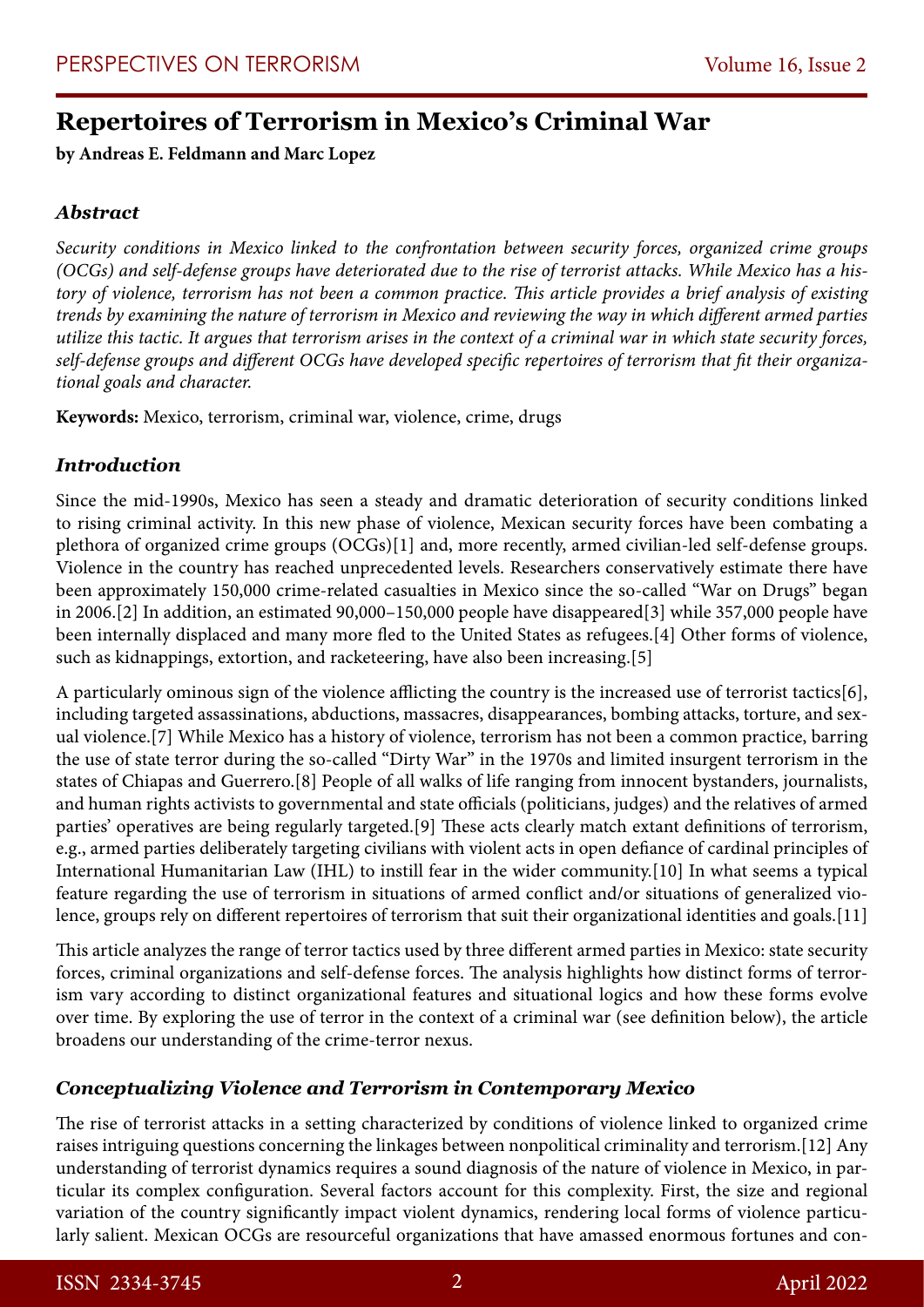# PERSPECTIVES ON TERRORISM Volume 16, Issue 2

siderable military capabilities including security specialists (e.g., former members of the Mexican security and special forces).[13] Most OCGs have attained control of slices of territory where they have become de facto authorities. Localized forms of violence have emerged against the backdrop of persistent divisions and splinter within OCGs in the highly unstable context of illegal markets. In the case of criminal groups, this is compounded by their predatory nature and their tendency to encroach on rivals' territory as they vie for so-called *plazas*, strategic locations for the transshipment of drugs into the United States, such as corridors, ports and border cities.[14]

Second, the clandestine nature of OCGs and their constant evolution creates a fragmented ever-changing criminal landscape. Turf wars between OGCs generate waves of violence and terrorism as these groups ebb and flow depending on their capacity to organize their business and withstand pressures from security forces and rival groups.[15] Violence is worsened by the capture, and/or killing of OCG members that often results in violent intra-cartel succession power struggles.[16]

Third, an unconstrained and unaccountable state apparatus with a problematic human rights record has exacerbated already-alarming levels of violence and created an unpredictable, unstable context.[17] Mexican security forces are organized into a gargantuan, multilayered system which operates at municipal, state and federal levels. Far from being unified, Mexican security forces tend to operate in scattered ways, rarely cooperating and often competing with one another. Endemic corruption, regional differences and mutual distrust in a context characterized by criminal infiltration of security agencies, especially at the state level, exacerbate fragmentation.[18]

In addition, Mexico has also seen a rapid expansion of self-defense groups (commonly known as *auto-defensas*) that rose up in arms to confront OCGs in crime-ridden municipalities.[19] These militia groups have often refused to obey orders to disarm and have also confronted state forces. While purportedly created to combat criminal groups, most of them have turned into predatory groups and have committed serious excesses.[20] Many have been compromised by corrupt authorities and criminal groups and at times have mutated into criminal gangs themselves.[21]

The sudden and massive increase of violence in Mexico has initiated an intriguing debate concerning the real nature of this violence and how exactly to conceptualize it. A recent report on human rights practices states it is "staggering how little is known about killings and violence in Mexico."[22] Academics agree that the fighting in the country does not constitute a conventional civil war since political elements are largely absent, but they disagree on how to characterize it.[23] One author, Benjamin Lessing, argues that Mexico is experiencing a *criminal war*. In such contexts, he explains, OCGs seek to constrain rather than defeat the state by deploying violence to limit the latter's capacity to interfere in their operations. Further, he argues that the differences between criminal and rebel governance are related to the dynamics of territorial control, to rent-seeking or to political motivations. While organized crime groups can choose whether to rule or not, for rebel groups [proto-]governance seems to be a necessary condition of achieving victory.[24] Examining the Mexican case, other authors argue that limited state capacity opens the way for political and economic extortion and the creation of an alternative criminal order that resembles incipient state-making processes. [25] Our own work posits that terrorism in Mexico arises in the context of a criminal war that, at least in terms of the use of this tactic, resembles conventional civil wars, but where armed parties (state and nonstate) systematically rely on terrorist tactics to advance their strategic goals.[26]

## *Armed Parties: Repertoires of Terrorism*

This section provides an analysis of existing patterns of terrorism by tracing the terrorism repertoires of the different Mexican armed parties. The examination is based on a combination of primary and secondary sources, including interviews, databases on violence, and human rights reports. We collected the information during three short field trips to Mexico City and Michoacán. While in Mexico, the authors conducted 15 semi-structured interviews with knowledgeable actors, including human rights activists, humanitarian workers, journalists, representatives of international organizations, mayors, as well as scholars and experts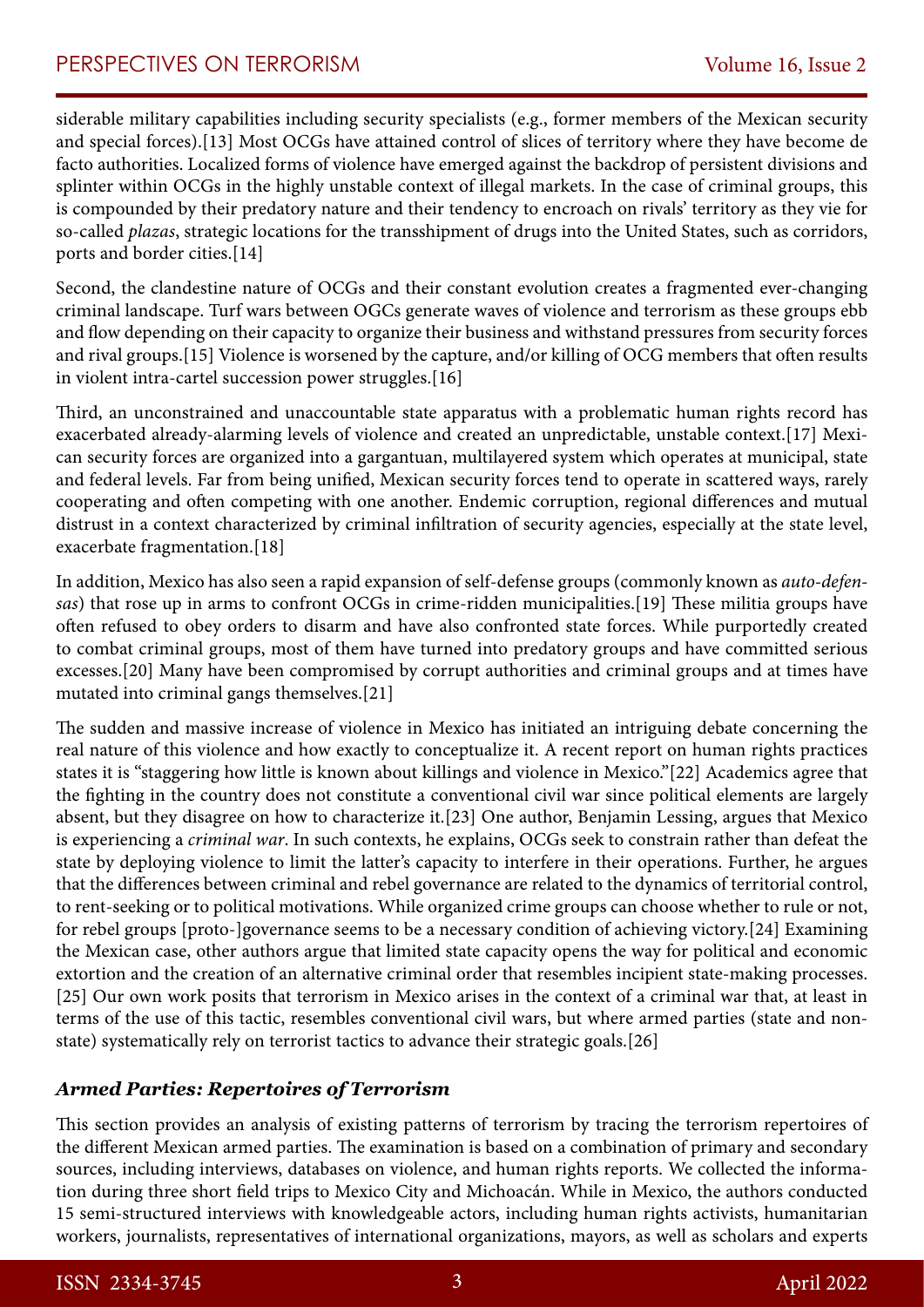#### on armed conflict.

In the following we summarize what we found on the security forces, the organized crime groups and the self-defence forces.

#### *Mexican Security Forces*

Agents of the state have been responsible for widespread atrocities, including the use of terrorism during their "war on drugs*.*"[27] Civilians, particularly those from humble backgrounds, are regularly victimized during searches and raids. State agents aggressively target civilians suspected of participating in, or sympathizing with, criminal groups. As Anaya Muñoz and Frey explain, "behind the smokescreen of criminal violence, state actors are engaging or acquiescing in human rights violations with almost total impunity."[28] Reports also show that security forces rely on extrajudicial searches and arrests of civilians in order to discourage criminal activity. Specifically, testimonies reveal how security forces indiscriminately target people during routine checkpoint controls or on the street. These searches and/or arrests, which frequently occur following anonymous tipoffs, often lack reasonable cause or evidence of wrongdoing and most of the victims do not know why they were targeted.[29]

As to the tactics employed, thousands of testimonies note the widespread use of torture of civilians while in detention. Reports also note the use of targeted assassination as a tactic to ensure silence.[30] Massacres also appear to be part of the security forces' repertoire of action, but they tend to be far less widespread and harder to confirm due to concerted efforts to cover up these incidents.[31] Security forces have also carried out a share of the large number of disappearances.[32] Most human rights experts interviewed explain that this modus operandi derives from the country's 'dirty war' period (1960–1980), when many repressive techniques (e.g., torture, enforced disappearance and extrajudicial execution) were developed as part of the counterinsurgency training against Communism.[33] These days, however, the target is drug trafficking instead of Communism.[34] Nonetheless, the manner in which this repression is employed (i.e., random, capricious, sudden) clearly seeks to elicit widespread fear in communities to silence citizens and diminish their capacity to organize.

#### *Organized Crime Groups [OCGs]*

These groups have routinely resorted to terrorist attacks to attain their objectives. Attacks include summary executions, massacres, bombings, and sexual violence.[35] The atrocities unleashed by criminal groups are complex and multifaceted. In one of the most compelling accounts on the matter, Williams indicates that the growth of gratuitous violence in Mexico defies conventional interpretations, making it "more complex and intractable than terrorism and insurgent violence."[36] He also posits that violence is best characterized as a series of layers superimposed on each other and informed by different, competing logics (i.e., competition, outsourcing and factionalism) and takes issue with accounts depicting violence as *terror*. In line with Williams' general thesis, we argue that only a subset of OCG violence corresponds to terrorism, notwithstanding its frightening nature.

Specifically, we posit that OCG tactics mutated from a conventional repertoire of violence targeting rivals into outright terrorist practices whereby OCGs purposefully attack civilians to inspire fear. The use of terrorism on the part of OCGs obeys three complementary logics. First, criminal organizations often rely on this tactic while seeking control of territory and people to buttress their operational capacity.[37] Second, they resort to terrorism to deter state authorities from interfering in their business.[38] Finally, OCGs use terrorism in areas controlled by rival groups in an effort to shift blame to their rivals and attract the intervention of security forces (this practice is colloquially known as *calentando la plaza* (heating up the plaza).[39]

The incorporation of terrorism as a tactic on the part of OCGs coincides with the escalation of turf wars following the gradual breakdown of the ruling party PRI's *state protection racket* after democratization in the 2000s.[40] The uncertainty created by these changes prompted OCGs to form paramilitary wings to prevent rival organizations entering their territory while also trying to expand their own presence in rivals' territory.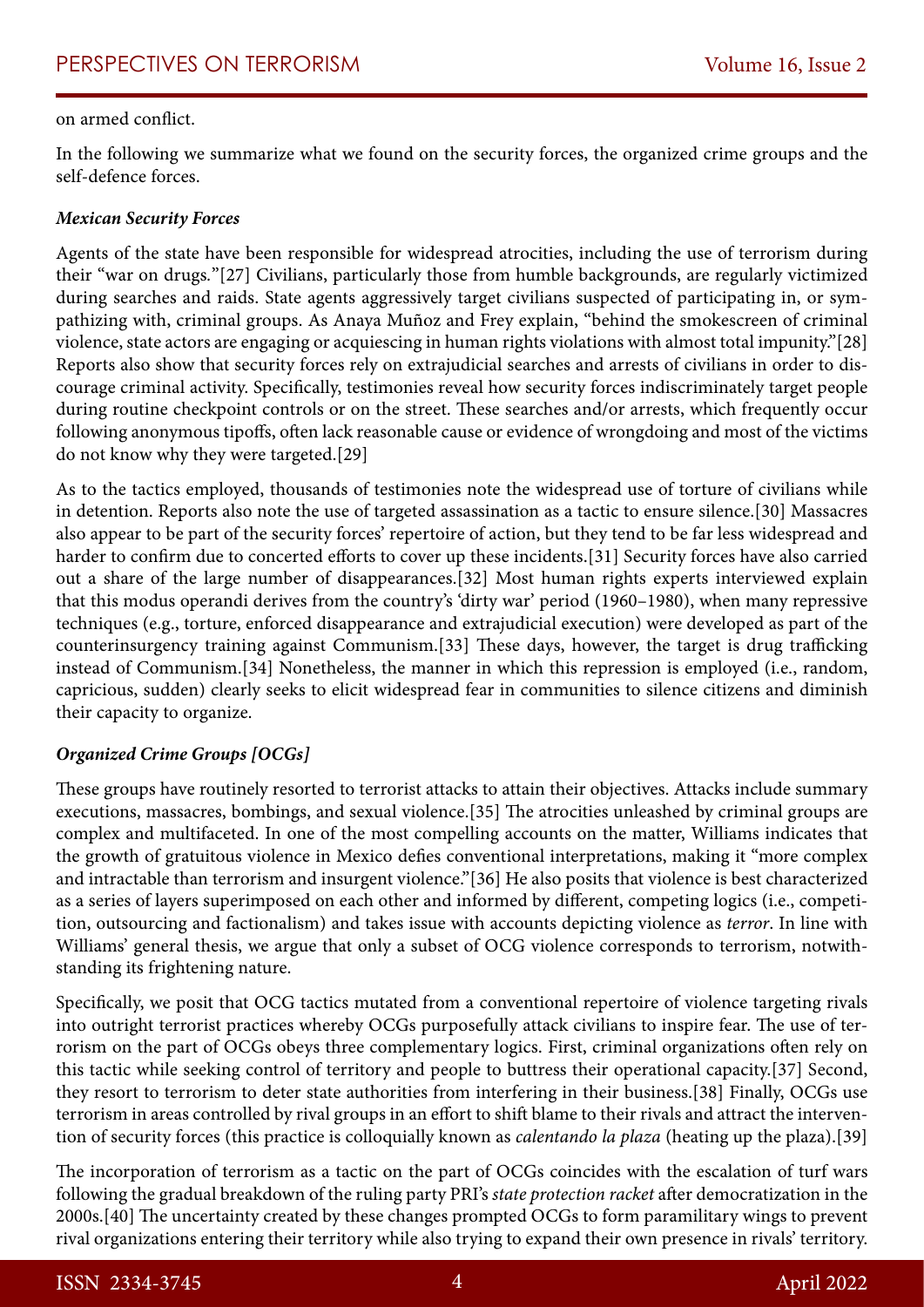[41] Most of these groups were composed of ex-military violence specialists[42] who brought their counterinsurgency techniques developed during the Cold War to the drug war.[43] Among these techniques is the incorporation of direct attacks against civilians who defy OCG authority.[44] Over the years, Mexicans have become accustomed to the widespread use of what Villarreal dubs "spectacular violence."[45] In order to maximize fear, OCGs display victims' bodies in public places, often adding banners warning authorities, rivals and the public or uploading videos to Internet sites such as YouTube.[46]

A cursory analysis suggests that there is not only a difference between cartels, but also within cartels as they develop and evolve new repertoires of violence and terrorism. We analyzed three OCGs: The Gulf Cartel, Los Zetas, and the Knights Templar Cartel.[47] Each of these groups has its own preferred repertoire of terrorism.[48]

The Gulf Cartel displays an interesting trajectory that sets it apart from many other OCGs. Originally, it was a relatively nonviolent organization that resolved most conflicts through bribery and corruption.[49] Yet, over time and as the drug war progressed, it created its own paramilitary wing, Los Zetas, to whom it outsourced violent enforcement and turf protection. When Los Zetas left the Gulf Cartel, the latter began to resort to more violence in order to regain its control over the contested *plaza* and to match the growing influence of their former armed wing.[50] The Gulf Cartel resorted to high-profile violent acts designed to inspire fear in rival OCGs, potential enemies, and the public by staging public executions and abductions. An example was the assassination of Juan Jesús Guerrero Chapa, the former lawyer of Gulf Cartel leader Osiel Cárdenas, and his wife in broad daylight right outside of the Dallas/Fort Worth International Airport after it was revealed that Guerrero was a government informant.[51] The Gulf Cartel also became notorious for systematic kidnappings that were highly selective in their targeting despite their significant volume.[52] According to military sources, they primarily target potential recruits, or relatives of rival gangs with the intent of spreading terror.[53]

Having splintered from the Gulf Cartel, Los Zetas share some repertoires of violence with them, but they have added unique elements to their approach that lead them to be considered the most violent OCG in the country. The Zetas have relied on a diverse set of terrorist tactics. Early on they incorporated acts such as massacres in order to tighten their grip on certain territories.[54] A case in point is the Allende massacre in 2011. Police officers taking bribes from Los Zetas were suspected of cooperating with the US Drug Enforcement Agency (DEA). The cartel's response to such disloyalty was brutal. They invaded the town, sacking and burning as many as 40 houses and seven ranches as well as abducting hundreds of people in a rampage that lasted three days.[55] Once it was all over, 300 civilians had perished in the attack.[56] Terrorism is also used by the group in order to further expand its business portfolio.[57] The attack on Casino Royale in the city of Monterrey in 2011 is an example of this. Zetas operatives stormed the building and torched the people inside, killing 57 civilians. The attack served as a punishment against the owner for refusing to pay extortion money. The group has also been reported to use explosives, including grenade attacks and car bombings on civilian targets to solidify their control over certain *plazas.*[58]

The Knights Templar, for its part, which operates mostly in the western states of Michoacán and Guerrero, displays unique traits including religious posturing and their self-representation as a modern-day version of the Knights Templar from the Crusades.[59] Like other groups, it initially used money rather than violence to solve its problems, but as its control started to wane, it became increasingly predatory and violent. This began with the fracturing of its alliance with *Los Zetas* which prompted an acute wave of spectacular violence.[60] The cartel began to apply harsh methods, including the execution in public town squares of alleged criminals accused of kidnapping, rape, or murder.[61] They also began murdering rivals and suspected informants and some members of their families, cutting off their heads and tossing them in town squares. As time went on, they began targeting civilians with several terrorist tactics, including rape, forced recruitment, targeted assassination, abductions and use of explosive devices in public places.[62] Overall, the Knights Templar seemed keen to avoid the large-scale violence of other OCGs but enough to spread the message that they were in control and that they would kill anyone who opposed their power in an area.[63]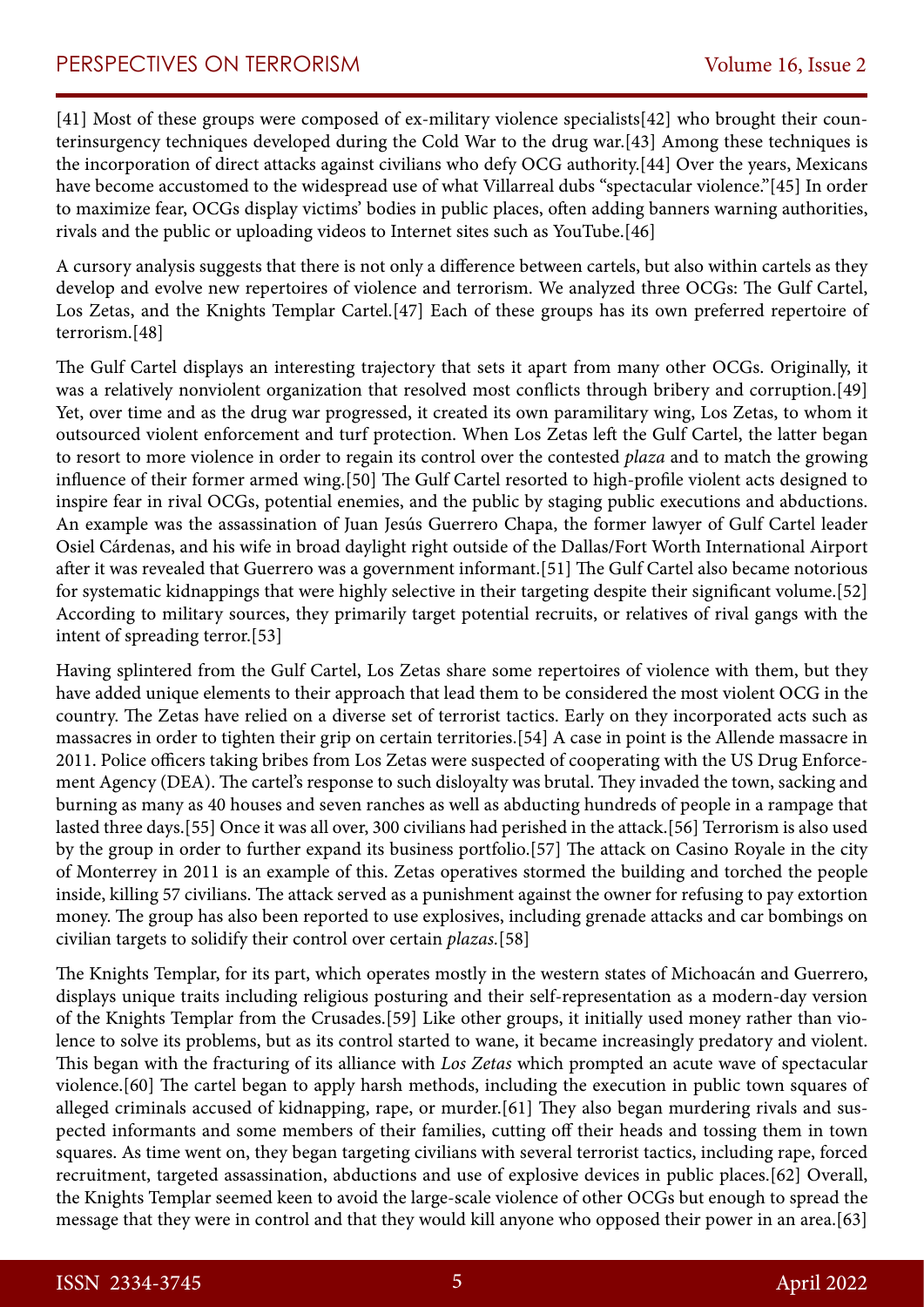#### *Self-Defense Groups*

As indicated, a direct result of the violence impacting Mexico has been the emergence of paramilitary groups known as *auto-defensas*. A recent account identifies 31 major *auto-defensa* groups in 13 out of the country's 32 states.[64] Many *auto-defensa* groups are set up by powerful local elites (e.g., avocado and lime growers, cattle ranchers, or mine owners) to defend their interests from extortion and sabotage on the part of OGCs. [65] Other groups correspond to variants of community policing forces formed by groups of citizens seeking to protect their land and forestry from criminals and from venal authorities*.* In addition to defending themselves against criminal groups, *auto-defensas* mobilized to root out rampant corruption, abuse and violence on the part of state agents linked to organized crime.[66] What unites the various self-defense groups is their common objective to protect themselves from OCGs and their frustration at the utter incapacity or unwillingness of the state to protect them.[67] However, while purportedly created to protect citizens from violence, most *auto-defensas* stand accused of committing crimes themselves, including the use of terrorist tactics. Felbab-Brown asserts many groups ended up going *rogue*, turning into abusive forces. A particularly problematic issue, she adds, is that many of these groups have been subverted by criminal organizations and/ or corrupt state officials.[68]

Because many self-defense forces are regionally organized and many have been infiltrated by OCGs and the state, it is hard to discern a unified modus operandi.[69] A study by the Mexican National Human Rights Commission on *auto-defensas* in the state of Michoacán provides at least some sense of the groups' violent repertoires. This study from 2015 found that between 2006–14 these groups perpetrated 13,964 violent acts: of these, 52% were homicides, 23% rape, 8% kidnappings and 27% acts of extortion.[70] More fine-grained qualitative descriptions of *auto-defensas* provide further context and point out that while *auto-defensas* employ terrorism, they do so less systematically than OCGs. Wolff describes how *auto-defensas* in Michoacán, mostly composed of indigenous groups, attacked and lynched narcotraffickers and corrupt authorities. Retaliatory attacks of this nature do not amount to terrorism.[71]

*Auto-defensas* that emerged more recently in an area known as *Tierra Caliente* and associated with the leadership of José Manuel Mireles, Estanislao Beltrán (aka Papa Smurf) and Hipólito Mora utilized more brutal methods including torture, summary executions, and abductions.[72] At least some of these attacks purposefully targeted civilians with the intention of inhibiting resistance and sending a message to the wider community.[73] In his rich account of violence in the state of Guerrero, Kyle describes how in their attempt to thwart OCG security schemes, *auto-defensas* have also engaged in attacks against civilians with alleged links to organized crime, carrying out abductions, targeted assassinations, and engaging in torture.[74]

Table 1 summarizes the prevalent terror tactics used by Mexican armed parties. As can be seen, while all five groups resort to terrorism, each of them has developed its own particular repertoire of action.[75] Interestingly, distinctions exist both among different categories of actors (state, auto-defensas and OCGs) and within a single type of group, e.g., OCGs.

| <b>Repertoires of</b>                   | Torture | <b>Abduction</b> | <b>Massacres</b> | Targeted              | Public                  | <b>Bombings</b> |
|-----------------------------------------|---------|------------------|------------------|-----------------------|-------------------------|-----------------|
| Terrorism                               |         |                  |                  | <b>Assassinations</b> | Displays of<br>Violence |                 |
| <b>Auto-Defensa</b>                     | Yes     | Yes              | No               | Yes                   | No                      | No              |
| <b>State Security</b>                   | Yes     | No               | Yes              | Yes                   | No                      | No              |
| <b>Gulf Cartel</b>                      | Yes     | Yes              | No               | Yes                   | Yes                     | No              |
| Los Zetas                               | Yes     | Yes              | Yes              | Yes                   | Yes                     | Yes             |
| <b>Knights</b><br><b>Templar Cartel</b> | No      | Yes              | No               | Yes                   | Yes                     | Yes             |

#### **Table 1. Repertoires of Terrorism by Mexican Armed Parties**

**Source**: Authors' own elaboration based on reports by human rights, intelligence, and media organizations, and selected interviews with Mexican sources, including human rights specialists, scholars, and authorities.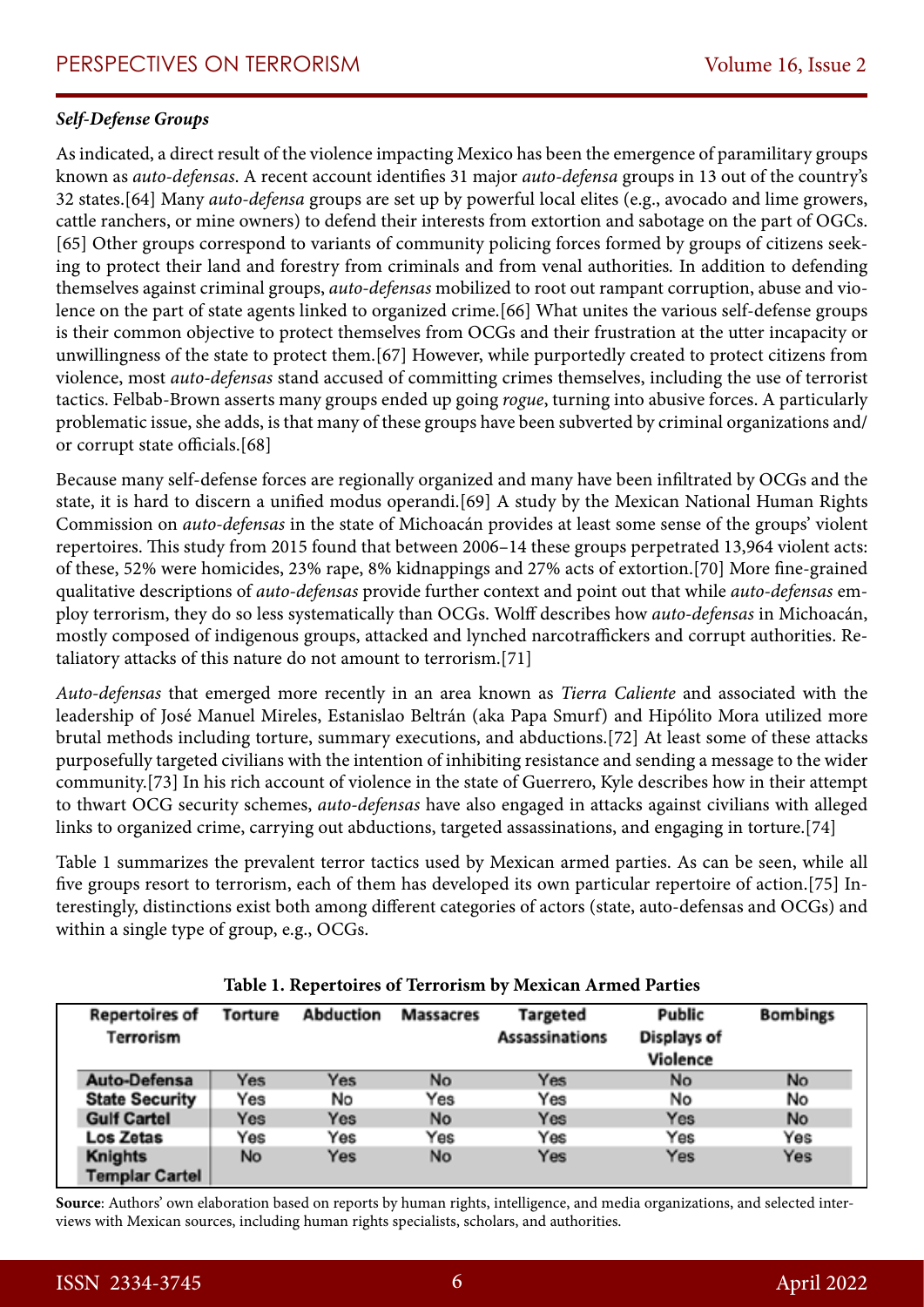## *Conclusion*

Our analysis suggests several policy implications for the Mexican government. It is evident that each of these armed groups is engaging in a different form of terrorist activity due to competing logics. Therefore, any policy recommendation must match such logics. In order to reduce the use of terrorism by its own security forces, the Mexican government should reconsider the wisdom of outright confrontation with all OCGs. Instead it should focus more on seeking to gradually retake and rebuild the communities that have been overrun by criminal syndicates. The international community could buttress such efforts by providing foreign aid that directly supports this endeavor. Specifically, funds need to be allocated toward reestablishing law and order and to provide alternative economic opportunities within afflicted communities. Currently, Mexican security forces operate as occupation forces within territories dominated by OCGs, something that incentivizes them to use Cold War–era anti-insurgency tactics that also include the use of terror. Such a move could also have an added benefit of reducing the tension with *auto-defensa* groups that feel as if they are fighting a two-front war, one against OCGs and the other against the state. Specifically, policies should be implemented to create a line of cooperation between *auto-defensa* groups and state security forces. This cooperation ought to be contingent on mutual transparency that would help lessen the propagation of terror tactics and other human rights abuses. It would also have the added effect of creating a united front against OCG forces that have taken advantage of the distrust between the other two parties. With regards to OCGs, the state should avoid outright confrontation with all of them as it is an inefficient use of manpower. Instead, it should signal that it will go after the most violent ones. Such a move would create incentives for OCGs to decrease their use of terror and other violent tactics. Of course, it would be desirable to neutralize or, at the very least, cripple all major OCGs, but absent that option, shutting down the most violent ones can help protect lives that otherwise might be lost in a policy of total war.

*Acknowledgements:* The authors wish to express their gratitude to Carla Alberti, Alejandro Anaya-Muñoz, Angélica Durán-Martínez, Gustavo Duncan, Juan Pablo Luna, Esteban Montes, David Schwartz, Hillel David Soifer, Jonathan Rosen, Guillermo Trejo and the journal's editors and reviewers for helpful feedback and suggestions.

### *About the Authors:*

**Andreas E. Feldmann** *is associate professor in the Latin American and Latino Studies Program and the Department of Political Science at the University of Illinois Chicago (UIC). He investigates political violence, terrorism, forced migration, and criminal politics in Latin America. His work has been published in journals including The Annual Review of Sociology, International Affairs, Politics and Society, Studies in Conflict and Terrorism, and Terrorism and Political Violence.*

**Marc Lopez** *is a master's student in the Latin American and Latino Studies Program and the Department of political science at the University of Illinois Chicago (UIC). His research interests focus on political violence, civil war, and the evolution of criminal violence. He intends to pursue a PhD in Political Science and continue his investigations into the nexus between criminal and political violence.*

#### *Notes*

[1] In 2021, major OCGs included Sinaloa, Los Zetas, Tijuana/AFO, Juárez/CFO, Beltrán Leyva, Gulf, La Familia Michoacana, the Knights Templar, and Cartel Jalisco Nuevo Generación (CJNG). Scores of other smaller organizations operate on a local level, many of which are subcontractors when it comes to violent 'work' for the most powerful OCGs. See "Justice in Mexico. Organized Crime and Violence in Mexico 2021," Special Report UC San Diego, 2021. Available at URL: [https://justiceinmexico.](https://justiceinmexico.org/wp-content/uploads/2021/10/OCVM-21.pdf) [org/wp-content/uploads/2021/10/OCVM-21.pdf.](https://justiceinmexico.org/wp-content/uploads/2021/10/OCVM-21.pdf)

[2] Guillermo Trejo (2021), "Mexico's Illegal Democratic Trap"; in: Tom Carothers and Andreas E. Feldmann (Eds.) *Divisive Politics and Democratic Dangers in Latin America*. Carnegie Endowment for Democratic Peace. Available at URL: [https://carne](https://carnegieendowment.org/2021/02/17/%20exico-s-illiberal-democratic-trap-pub-83786)[gieendowment.org/2021/02/17/exico-s-illiberal-democratic-trap-pub-83786.](https://carnegieendowment.org/2021/02/17/%20exico-s-illiberal-democratic-trap-pub-83786)

[3] Ibid.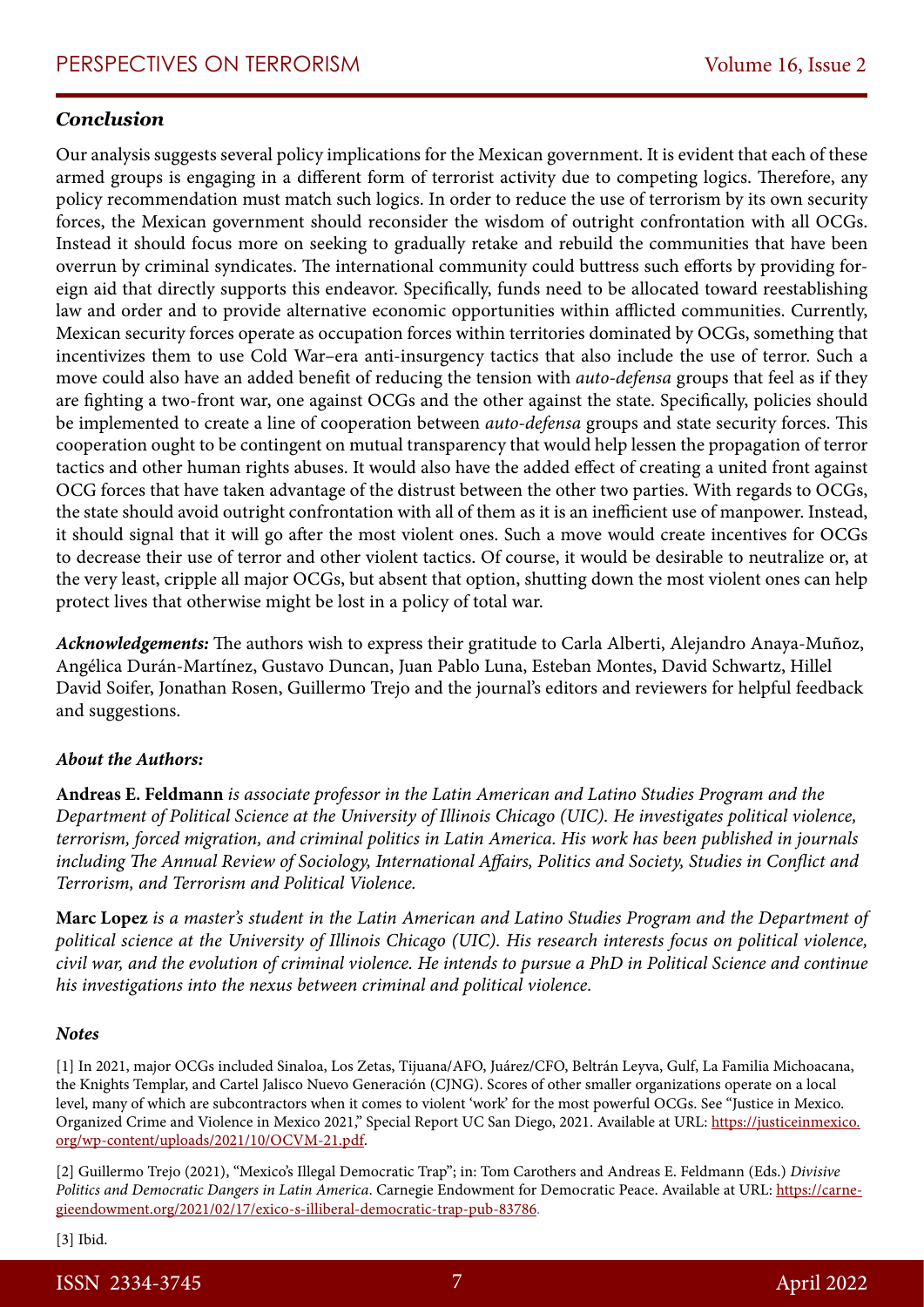[4] See Internal Displacement Monitoring Centre (2021), Data & Research, Mexico. Available at URL: [https://www.internal-dis](https://www.internal-displacement.org/countries/mexico)[placement.org/countries/mexico;](https://www.internal-displacement.org/countries/mexico) Xóchitl Bada and Andreas E. Feldmann (2017), "Mexico's Michoacán State Mixed Migration Flows and Transnational Links." *Forced Migration Review* (56): pp. 12–14.

[5] Daniel Wilkinson (2018), "Mexico Violence and Opacity", *Human Rights Watch*. Available at URL:[https://www.hrw.org/](https://www.hrw.org/news/2018/10/17/mexico-violence-and-opacity?gclid=CjwKCAjwoduRBhA4EiwACL5RP74Ydvks6QZXcN1tUhzEuNxJPVr1CXHeYcztQjq2SChxjLX_pyuqhxoCRQIQAvD_BwE) [news/2018/10/17/mexico-violence-and-opacity?gclid=CjwKCAjwoduRBhA4EiwACL5RP74Ydvks6QZXcN1tUhzEuNx-](https://www.hrw.org/news/2018/10/17/mexico-violence-and-opacity?gclid=CjwKCAjwoduRBhA4EiwACL5RP74Ydvks6QZXcN1tUhzEuNxJPVr1CXHeYcztQjq2SChxjLX_pyuqhxoCRQIQAvD_BwE)[JPVr1CXHeYcztQjq2SChxjLX\\_pyuqhxoCRQIQAvD\\_BwE](https://www.hrw.org/news/2018/10/17/mexico-violence-and-opacity?gclid=CjwKCAjwoduRBhA4EiwACL5RP74Ydvks6QZXcN1tUhzEuNxJPVr1CXHeYcztQjq2SChxjLX_pyuqhxoCRQIQAvD_BwE).

[6] Following the seminal work by Schmid, "[t]errorism refers on the one hand to a doctrine about the presumed effectiveness of a special form or tactic of fear-generating, coercive political violence, and on the other hand, to a conspiratorial practice of calculated, demonstrative, direct violent action without legal or moral restraints, targeting mainly civilians, and noncombatants, performed for its propagandistic and psychological effects on various audiences and conflict parties." Alex P. Schmid, (2011) *The Routledge Handbook on Terrorism Research*, London: Routledge, p. 86.

[7] Brian J. Philips (2018), "Terror Tactics by Criminal Organizations: The Mexican Case," *Perspectives on Terrorism* 12(1): pp. 46–63; Alexander Salt (2017); Alexander Salt (2017), "Blurred Lines: Mexican Cartels and the Narco-Terrorism Debate." *Journal of Military and Strategic Studies* 18(1): pp. 166–188; Longmire, Sylvia M., and John P. Longmire (2008), "Redefining terrorism: Why Mexican Drug Trafficking is More Than Just Organized Crime." *Journal of Strategic Security* 1(1): pp. 35–52.

[8] In the Global Data Terrorism Database Mexico registers 633 terrorist attacks for the period 1970–2015. Available at URL: <https://www.start.umd.edu/gtd/search/Results.aspx?chart=overtime&search=MEXICO>. For historical accounts of violence and terrorism, see Alan Knight (2012), "Narco Violence and the State in Mexico"; in: Will Panster (Ed.), *Violence, Coercion and State Making in Twentieth Century Mexico: The Other Half of the Centaur*. Stanford: Stanford Univeristy Press, pp. 115–134; Mark Wrighte (2002), "The Real Mexican Terrorists: A Group Profile of the Popular Revolutionary Army," *Studies in Conflict and Terrorism* 25(2), pp. 207–225; and Andreas E. Feldmann (2005), "A Shift in the Paradigm of Violence: Non-Governmental Terrorism in LA Since the End of the Cold War." *Revista de Ciencia Política* 25(2): p. 9.

[9] See June Beittel (2020), *Mexico: Organized Crime and Drug Trafficking Organizations.* Washington, DC: Congressional Research Service. Available at URL: [https://sgp.fas.org/crs/row/R41576.pdf.](https://sgp.fas.org/crs/row/R41576.pdf)

[10] Other civilians, in particular operatives of non-state armed groups, are also regularly targeted. Yet, to the extent that they take part in the hostilities, they can be considered combatants in accordance with International Humanitarian Law (IHL) (i.e., they participate in hostilities, are under a responsible command and carry weapons openly). See Marco Sassòli and Antoine Bouvier (1999), *How Does Law Protect in War?* Geneva: International Committee of the Red Cross, p. 123.

[11] See Andreas E. Feldmann (2018), "Revolutionary Terror in the Colombian Civil War," *Studies in Conflict and Terrorism* 41(10), pp. 825–846.

[12] On the connection between crime and terror, see Tamara Makarenko (2004), "The Crime-Terror Continuum: Tracing the Interplay between Transnational Organised Crime and Terrorism." *Global Crime* 6(1), pp. 129–145.

[13] David Shirk and Joel Wallman (2015), "Understanding Mexico´s Drug Violence," *Journal of Conflict Resolution*, 59(8), pp. 1348–1376.

[14] Guillermo Trejo and Sandra Ley (2020), *Votes, Drugs and Violence: The Political Logic of Criminal Wars in Mexico.* New York: Cambridge University Press. See also David Teiner (2020), "Cartel-Related Violence in Mexico as Narco-Terrorism or Criminal Insurgency." *Perspectives on Terrorism* 14(4): pp. 83–98; Flanigan, Shawn Teresa (2012), "Terrorists Next Door? A Comparison of Mexican Drug Cartels and Middle Eastern Terrorist Organizations." *Terrorism and Political Violence* 24(2), pp. 279–294.

[15] In a recent statement the Mexican government acknowledged the existence of 37 major groups. However, a recent investigation by the International Crisis Groups spoke of 198 active criminal groups in 2019. In addition to major OCGs, the report states that scores of other smaller organizations operate on a local level, many as subcontractors of violent 'work' for the most powerful OCGs. See Jane Esberg (2020), More than Cartels: Counting Mexico's Crime Rings, International Crisis Group. Available at URL: <https://www.crisisgroup.org/latin-america-caribbean/mexico/more-cartels-counting-mexicos-crime-rings>.

[16] Brian J. Phillips (2015), "How Does Leadership Decapitation Affect Violence? The Case of Drug Trafficking Organizations in Mexico," *Journal of Politics* 77(2): pp. 324–36.

[17] Military operations against this group started under president Ernesto Zedillo (1994–2000) but were deepened under President Felipe Calderon (2006–2012). Subsequent administrations including Presidents Enrique Peña Nieto (2012–2018) and Andrés Manuel López Obrador (2018-) have not substantially altered this approach.

[18] Paul Kenny and Mónica Serrano (Eds.) (2012), *Mexico's Security Failure: Collapse into Criminal Violence.* New York Routledge.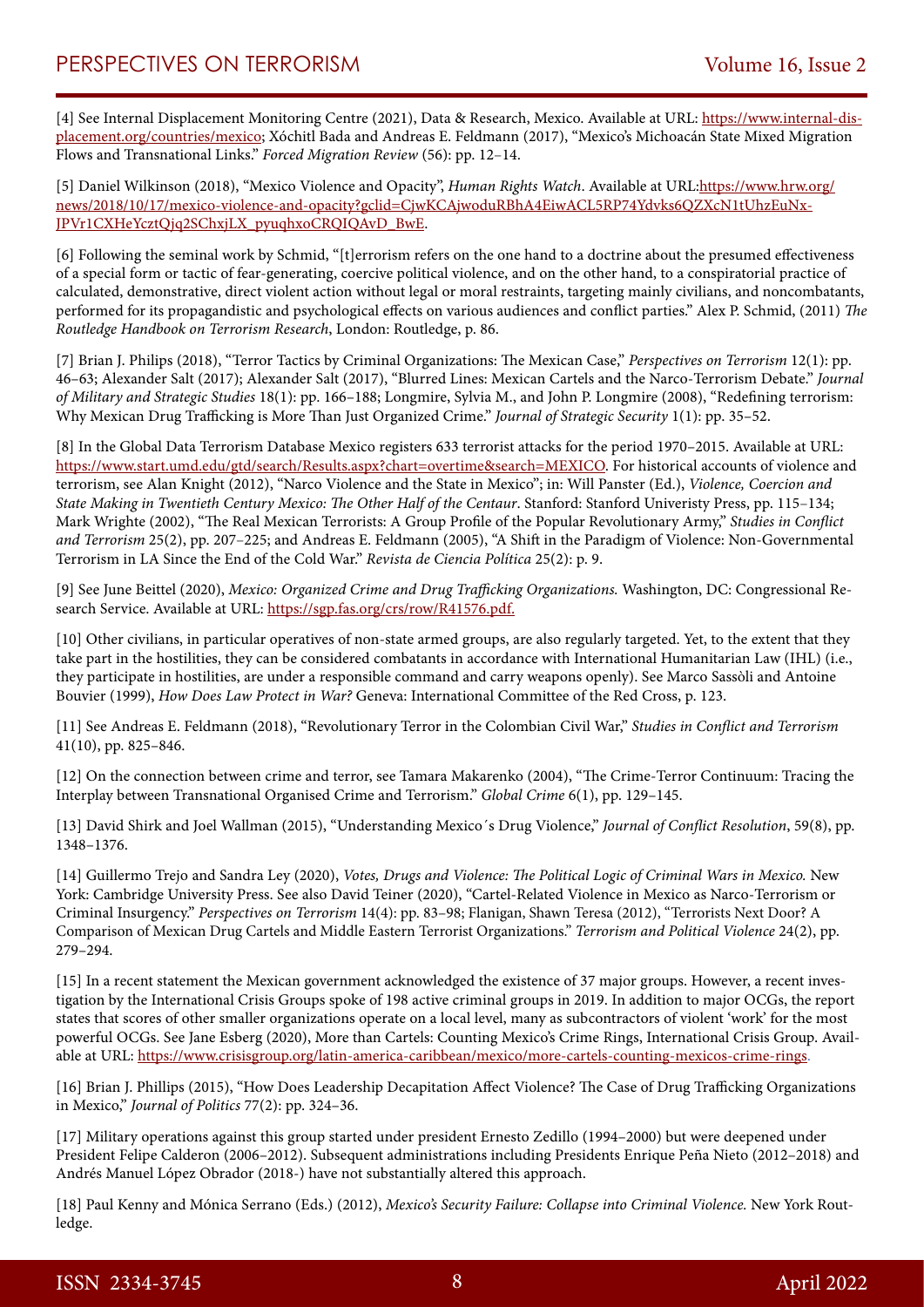[19] On these groups, see Michael Wolff (2020), "Insurgent Vigilantism and Drug War in Mexico," *Journal of Politics in Latin America* 12(1): pp. 32–52; Eduardo Moncada (2019), "Resisting Protection: Rackets, Resistance, and State Building." *Comparative Politics* 51(3): pp. 321–339. Javier Osorio, Livia Isabella Schubiger and Michael Weintraub (2021), "Legacies of Resistance: Mobilization Against Organized Crime in Mexico." *Comparative Political Studies* 54(9): pp. 1565–1596.

[20] International Crisis Group (2013), "Justice at the Barrel of a Gun: Vigilante Militias in Mexico". Available at URL: [http://](http://www.crisisgroup.org/latin-america-caribbean/mexico/justice-barrel-gun-vigilante-militias-mexico) [www.crisisgroup.org/latin-america-caribbean/mexico/justice-barrel-gun-vigilante-militias-mexico](http://www.crisisgroup.org/latin-america-caribbean/mexico/justice-barrel-gun-vigilante-militias-mexico). The degradation of self-defense forces is brilliantly described in Matthew Heineman's documentary *Cartel Land* (2015).

[21] Interview with mayors of 3 municipalities in the state of Michoacán who requested anonymity. Interview by author, Morelia Michoacán, December 2017. See also International Institute for Strategic Studies (2020), *The Armed Conflict Survey*. London: Routledge for the International Institute for Strategic Studies, pp. 85–87.

[22] Human Rights Watch (2018), op. cit.

[23] See Stathis N. Kalyvas (2015), "How Civil Wars Help Explain Organized Crime—and How They Do Not," *Journal of Conflict Resolution* 59(8): pp. 15–40, on this matter, see also Shawn Teresa Flanigan (2012), "Terrorists Next Door? A Comparison of Mexican Drug Cartels and Middle Eastern Terrorist Organizations." *Terrorism and Political Violence* 24(2): pp. 279–294.

[24] Benjamin Lessing (2017), *Making Peace in Drug Wars: Crackdowns and Cartels in Latin America*. New York: Cambridge University Press.

[25] Guillermo Trejo and Sandra Ley (2021), "High-Profile Criminal Violence: Why Drug Cartels Murder Government Officials and Party Candidates in Mexico" *British Journal of Political Science* 53(1), p. 225; see also Jorge Mantilla and Andreas E. Feldmann (2021), "Criminal Governance in Latin America." *Oxford Encyclopedia of Criminology and Criminal Justice*. Available at URL: <https://doi.org/10.1093/acrefore/9780190264079.013.697>.

[26] Susanne Martin and Leonard Weinberg (2016), "Terrorism in an Era of Unconventional Warfare." *Terrorism and Political Violence* 28(2): pp. 236–253; Jessica Stanton (2013), "Terrorism in the Context of Civil War." *Journal of Politics* 75(4): pp. 1009– 1022; Andreas E. Feldmann and Victor Hinojosa (2009), "Terrorism in Colombia: Logic and Sources of a Multidimensional and Ubiquitous Political Phenomenon." *Terrorism and Political Violence* 21(1): pp. 42–61.

[27] Catalina Pérez, Carlos Silva, and Rodrigo Gutiérrez (2020), "Deadly Forces: Use of Lethal Force y Mexican Security Forces"; in: Alejandro Anaya Muñoz and Barbara Frey (Eds), In *Mexico´s Human Rights Crisis* pp. 23–42.Philadelphia: University of Pennsylvania Press.

[28] Alejandro Anaya Muñoz, and Barbara Frey (2020). "Introduction"; in: Alejandro Anaya Muñoz and Barbara Frey (Eds). *Mexico´s Human Rights Crisis.* Philadelphia: University of Pennsylvania Press, p. 1.

[29] José Antonio Guevara (2018), "Amid Brutality and Impunity: Atrocious Crimes Committed Under the Militarized Security Strategy (2006–2018). Comisión Mexicana de Defensa y Promoción de los Derechos Humanos. Available at URL: [http://www.](http://www.cmdpdh.org/publicaciones-pdf/cmdpdh-amid-brutality-and-impunity.pdf) [cmdpdh.org/publicaciones-pdf/cmdpdh-amid-brutality-and-impunity.pdf](http://www.cmdpdh.org/publicaciones-pdf/cmdpdh-amid-brutality-and-impunity.pdf).

[30] Human Rights Watch (2018), op. cit.

[31] United Nations High Commissioner for Human Rights (2014), Report of the Special Rapporteur on Torture and Other Cruel, Inhumane and Degrading Treatment Juan E. Méndez: Mission to Mexico. A/HCR/28/68/Add.3. Available at URL: [https://](https://www.acnur.org/fileadmin/Documentos/BDL/2015/9930.pdf) [www.acnur.org/fileadmin/Documentos/BDL/2015/9930.pdf.](https://www.acnur.org/fileadmin/Documentos/BDL/2015/9930.pdf)

[32] Karina Ansolabehere and Álvaro Martos (2021). Disappearance in Mexico: An Analysis on the Northeastern Region; in: Karina, Ansolabehere, Leigh A. Payne and Barbara Frey (Eds.), *Disappearances in the Post-Transition Era,* pp. 38–52 Oxford: Oxford University Press.

[33] Trejo and Ley (2020), op. cit. 77.

[34] Authors thank Guillermo Trejo for raising this point.

[35] Howard Campbell and Tobin Hansen (2013), "Is Narco-Violence in Mexico Terrorism?" *Bulletin of Latin American Research* 33(2): pp. 158–173.

[36] Phil Williams (2012), "The Terrorism Debate Over Mexican Drug Trafficking Violence." *Terrorism and Political Violence* 24(2), p. 260.

[37] Campbell and Hansen (2013), op. cit.

[38] Lessing (2017), op. cit. 7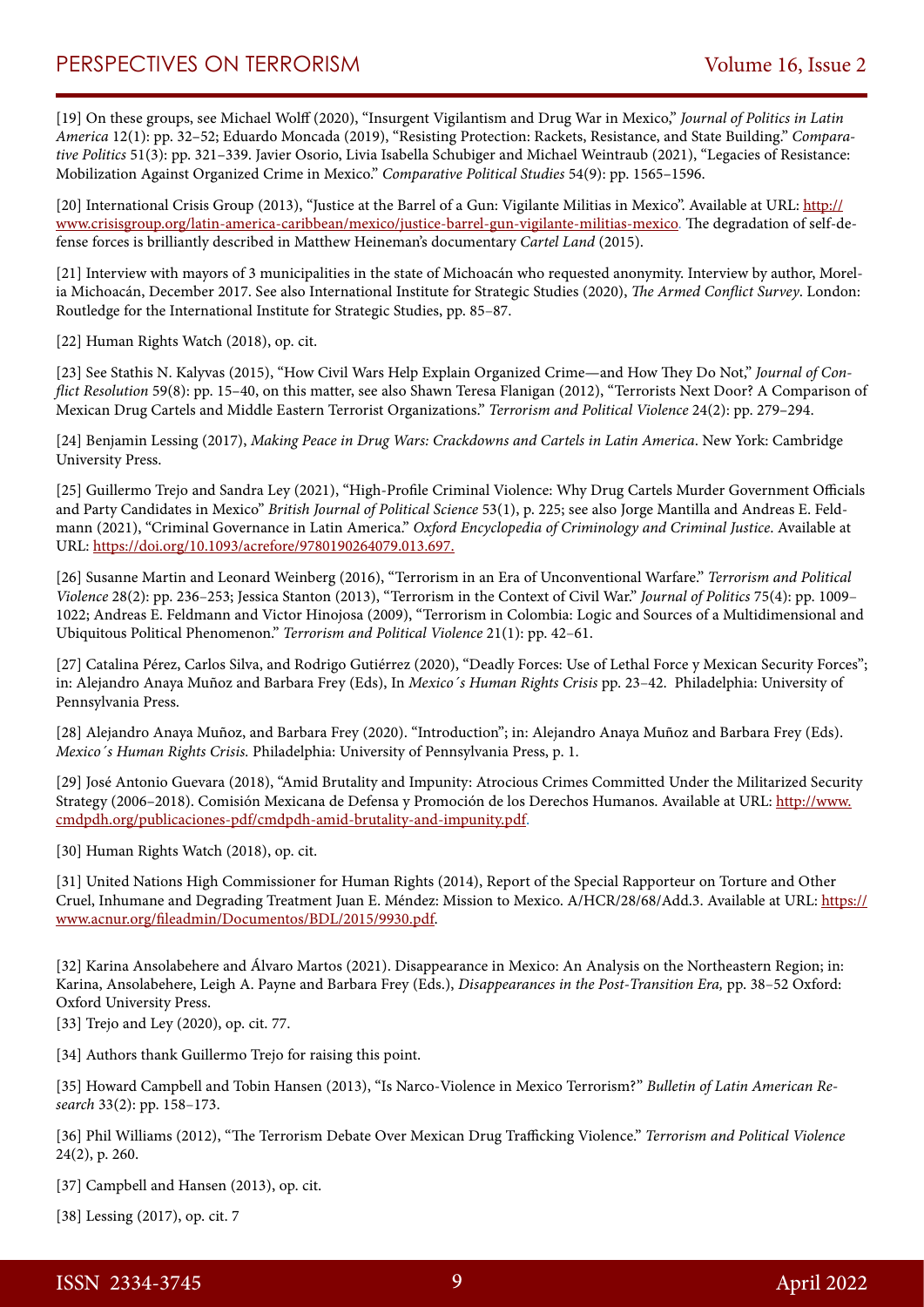[39] Laura H. Atuesta and Aldo F. Ponce (2017), "Meet the Narco: Increased Competition among Criminal Organisations and the Explosion of Violence in Mexico," *Global Crime* 18(4): pp. 375–402; Angélica Durán-Martínez (2018), *The Politics of Drug Violence: Criminals, Cops and Politicians in Colombia and Mexico,* Oxford: Oxford University Press.

[40] Richard Snyder and Angélica Durán-Martínez (2009), "Does Illegality Breed Violence? Drug Trafficking and State-Sponsored Racket," *Crime, Law and Social Change* 52: pp. 253–273.

[41] Ioan Grillo (2015), "Mexican Cartels: A Century of Defying U.S. Drug Policy," *The Brown Journal of World Affairs* 20(1): pp. 253–265.

[42] We borrow this term from José Miguel Cruz (2011), "Criminal Violence and Democratization in Central America: The Survival of the Violent State." *Latin American Politics and Society* 53(4), pp. 1–33.

[43] Durán Martínez (2018), op. cit., pp. 182–183.

[44] Joy Olson (2012), "Organized Crime as a Human Rights Issue." *Harward Review of Latin America* XI(2): pp. 10–12.

[45] Ana Villarreal (2015), "Fear and Spectacular Drug Violence in Monterrey"; in: Javier Auyero, Philippe Bourgois, and Nancy Scheper-Hughes (Eds.), *Violence at the Urban Margins*. Oxford: Oxford University Press, pp. 135–161.

[46] Brian J. Phillips and Viridiana Ríos (2020), "Narco-Messages: Competition and Public Communication by Criminal Groups," *Latin American Politics and Society* 62(1): pp. 1–24.

[47] Other OCGs such as the Tijuana and Juárez cartels have also used terrorism quite frequently. Sinaloa, one of the oldest and most influential OCGs, has generally preferred even more conspicuous ways of violence. CJNG, on the other hand, has been growing very quickly and embraced terrorism. Surgeyry Romina Gándara and Insight Crime (2022), "Mexico Ablaze as Jalisco Cartel Seeks Hegemony". Available at URL: [https://www.insightcrime.org/news/jalisco-cartel-sets-mexico-fire-seeks-crimi](https://www.insightcrime.org/news/jalisco-cartel-sets-mexico-fire-seeks-criminal-hegemony/)[nal-hegemony/.](https://www.insightcrime.org/news/jalisco-cartel-sets-mexico-fire-seeks-criminal-hegemony/)

[48] Beittel (2020), op. cit.

[49] Roland Sanchez (2018), "The Gulf Cartel: Profile, History, Methods, Practices and Geo-Politics." Unpublished paper University of Texas Rio Grande Press. Available at URL: [https://www.researchgate.net/publication/329442174\\_The\\_Gulf\\_Cartel\\_](https://www.researchgate.net/publication/329442174_The_Gulf_Cartel_Profile_History_Methods_Practices_and_Geo-Politics?channel=doi&linkId=5c08ad0292851c39ebd62742&showFulltext=true) [Profile\\_History\\_Methods\\_Practices\\_and\\_Geo-Politics?channel=doi&linkId=5c08ad0292851c39ebd62742&showFulltext=true.](https://www.researchgate.net/publication/329442174_The_Gulf_Cartel_Profile_History_Methods_Practices_and_Geo-Politics?channel=doi&linkId=5c08ad0292851c39ebd62742&showFulltext=true)

[50] Ioan Grillo (2012), *El Narco: Inside Mexico's Criminal Insurgency*. New York: Bloomsbury Press, pp. 98–104.

[51] Tom Dart (2016), Mexican Cartel Team Used Elaborate Tactics to Hunt Murdered Rival in Texas. *The Guardian*. April 26. Available at URL: [https://www.theguardian.com/world/2016/apr/26/mexico-drug-gulf-cartel-revenge-murder-texas-hunt-juan](https://www.theguardian.com/world/2016/apr/26/mexico-drug-gulf-cartel-revenge-murder-texas-hunt-juan-jesus-guerrero-chapa)[jesus-guerrero-chapa](https://www.theguardian.com/world/2016/apr/26/mexico-drug-gulf-cartel-revenge-murder-texas-hunt-juan-jesus-guerrero-chapa).

[52] Raúl Flores Martínez (2021), Dan 143 Años de Cárcel a Secuestradores Del Cártel Del Golfo. *Excelsior*, March 3. Available at URL: <https://www.excelsior.com.mx/nacional/dan-143-anos-de-carcel-a-secuestradores-del-cartel-del-golfo/1435572>.

[53] Fernando Escalante (2002), Crimen Organizado: La Dimensión Imaginaria. *Nexos* 15008 October 1. Available at URL: <https://www.nexos.com.mx/?p=15008>.

[54] Interview by author with government security officers in Mexico City, 2017.

[55] Juan Paullier (2016), México: Así Ocurrió La Brutal y Olvidada Masacre de Allende, Una de Las Más Sangrientas de Los Zetas. *BBC Mundo* October 10. Available at URL: <https://www.bbc.com/mundo/noticias-america-latina-37614215>.

[56] Michael Evans (2021), *The Allende Massacre in Mexico: A Decade of Impunity*. National Security Archive. Available at URL: <https://nsarchive.gwu.edu/briefing-book/mexico/2021-03-18/allende-massacre-decade-impunity>.

[57] Interview by one of the authors with government security officers in Mexico City, 2018.

[58] George Greyson (2008), "Los Zetas: The Ruthless Army Spawned by a Mexican Drug Cartel." Foreign Policy Research Institute, May 13. Available at URL: [https://www.fpri.org/article/2008/05/los-zetas-the-ruthless-army-spawned-by-a-mexican](https://www.fpri.org/article/2008/05/los-zetas-the-ruthless-army-spawned-by-a-mexican-drug-cartel/)[drug-cartel/](https://www.fpri.org/article/2008/05/los-zetas-the-ruthless-army-spawned-by-a-mexican-drug-cartel/).

[59] Claudio Lomnitz (2019), "Los Caballeros Templarios de Michoacán: An Ethnography" *Representations* 147 (1): pp. 96–123.

[60] Trejo and Ley (2020), op. cit. pp. 193–198.

[61] Ioan Grillo (2016), *Gangster Warlords: Drug Dollars, Killing Fields and the New Politics of Latin America*. London: Bloomsbury Press.

[62] Insight Crime (2021), *All About the Knights Templar*. Available at URL:<https://insightcrime.org/tag/knights-templar/>.